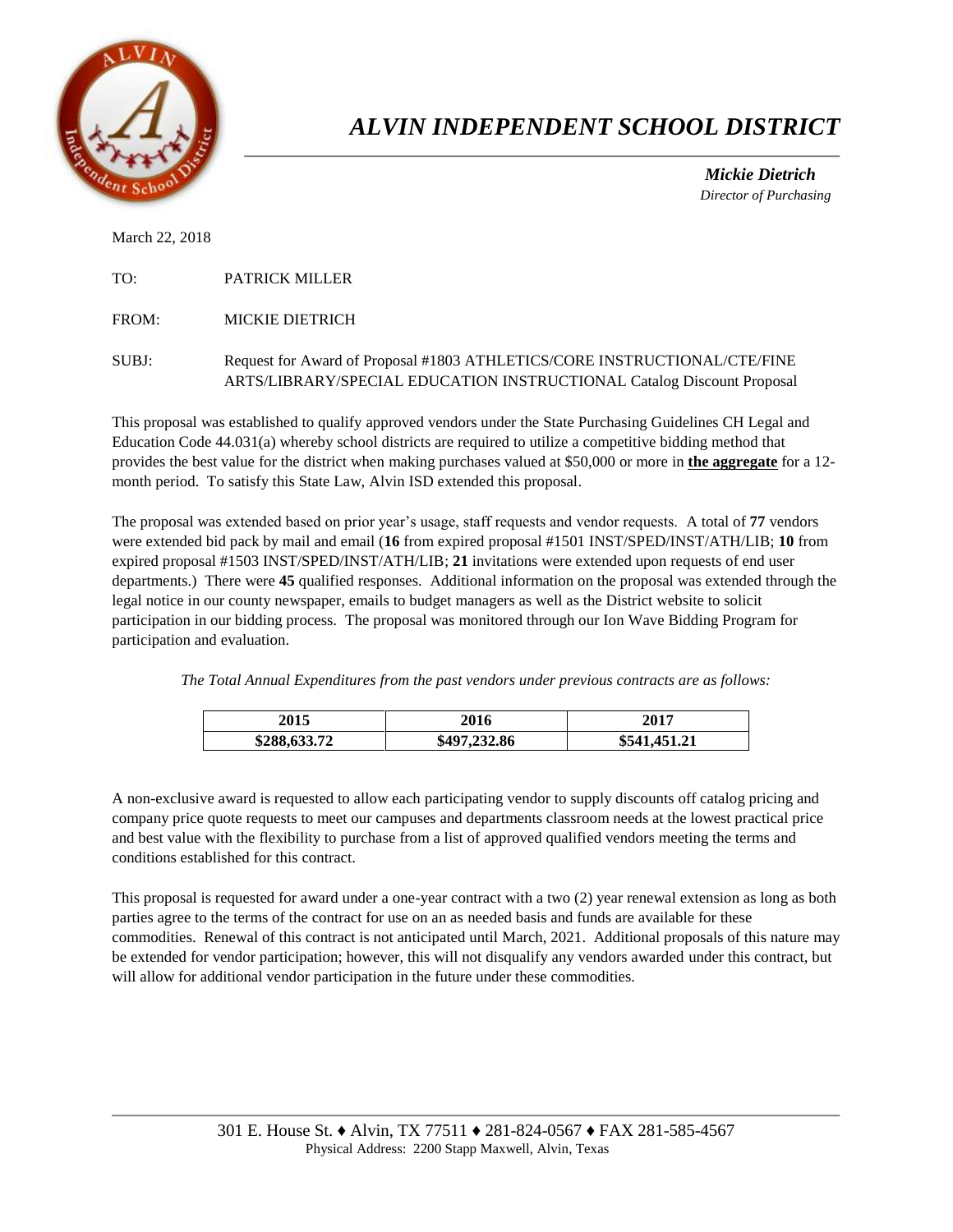Attached please find the information that details the approved qualified vendor information, commodity subcategory discounts off catalogs and other pertinent information extracted from their qualified electronic proposals. Request approval for award to all vendors meeting specifications outlined under the Proposal #1803 ATHLETICS / CORE INSTRUCTIONAL /CTE / FINE ARTS/ LIBRARY/ SPECIAL EDUCATION INSTRUCTIONAL catalog proposal as a non-exclusive award.

This proposal was extended with 95 identified commodity sub-categories for vendors to provide discount pricing. The sub-categories were extended with commodity coding to provide for future yearly aggregate financial trackability. The following categories were included on the 1803 Athletics/Core Instructional/CTE/Fine Arts/Library/Special Education Instructional Catalog Discount Proposal:

**SECTION 1: ATHLETIC EQUIPMENT & SUPPLIES**: This proposal covers all ATHLETICS equipment, materials & supplies including the following commodities & descriptions: Apparel, Cheerleading (A-200-25), Coaches Cloth, Hats/Pants/Polos/Shorts/Windsuits, etc. (A-200-13), Footwear (A-200-15), Team Uniforms/All Sports, Jerseys/Hats/Pants/Polos/Windsuits, etc. (A-200-11), Workout Cloth, Pants/Shorts/T-Shirts, etc. (A-200-10), Equipment and Supplies: Athletic Decals/Awards, Medals/Motivational Materials/Plaques/Trophies, etc. (A-805- 93), Athletic General Equipment & Supplies, Includes: Any/all items not otherwise classified/specified (A-805-00), Athletic Trainer and Training (A-805-84), Baseball & Softball (A-805-24), Basketball (A-805-30), Cheerleading (A-200-26), Equipment Reconditioning Supplies; Includes: Maintenance & repair parts for shoulder pads, helmets, weight equipment, etc. (A-931-11), Field & Track/Cross Country (A-805-81), Fitness, Powerlifting & Weight Training (A-805-94), Football (A-805-48), Golf (A-805-54), Gymnastics (A-805-69), Soccer (A-805-66), Swimming/Water Polo (A-805-75), Tennis (A-805-78), Volleyball (A- 805-90).

*SECTION 2: CORE CURRICULUM/INSTRUCTIONAL EQUIPMENT & SUPPLIES*: This proposal covers all CORE CURRICULUM/INSTRUCTIONAL equipment, materials & supplies including the following commodities and descriptions: ESL/Bilingual (A-208-42), Foreign Languages (A-208-43), General Equipment & Supplies, Includes: Any/all items not otherwise classified/specified (A-208-00), Language Arts, Includes: Composition, Research, etc. (A-715-15), Math/Math Manipulatives, Includes: Algebra, Calculus, Consumer Mathematics, Geometry, etc. (A-208-95), Physical Education Elementary/Secondary (A-805-62), Science; Includes: Astronomy, Biology, Chemistry, IPC, Physics, etc. (A-175-00), Social Studies; Includes: Civics, Geography, History, Maps & Globes, World Cultures, etc. (A-208-82), Specialty Supplies/Motivational Incentives for the Classroom (A-208-01), Student Planners & Agendas (A-785-02), Testing Materials (A-785-90), Yearbooks, Elementary & Secondary (A-785-96).

*SECTION 3: CTE (CAREER & TECHNOLOGY) EQUIPMENT & SUPPLIES:* This proposal covers all CTE (CAREER & TECHNICAL EDUCATION) equipment, materials & supplies including the following commodities and descriptions: Agriculture (A-825-00), Agriculture/Aquaculture; Includes: Filters, Fish, Food, Pumps, etc. (A-040-39), Architecture & Construction (A-150-90), Audio-Video Technology Supplies (A-880- 95), Auto Collision & Repair (A-075-00), Business Supplies; Includes: Accounting, Economics, Finance, Management, Marketing, etc. (A-610-90), Cosmetology (A-095-00), Criminal Justice (A-680-90), CTE Equipment Maintenance & Repair (A-936-22), Culinary Arts (A- 045-00), Engineering/Instructional (A-785-55); Family Consumer Science (A-795-00), Family Consumer Science-Day Care (A-785-94), Fashion Design (A- 590-00), Floral Design (A-325-00), Forensic Science (A-465-16), Health Science (A-260-00), HVAC (A-220-90), Journalism (A-715-52), Oil & Gas Production (A-545-00), Precision Manufacturing; Includes: CNC Machines, Lathes, Mills, etc. (A-785-92), ROTC (A-680-98), Technology; Includes: Maintenance, Parts, Programming, Repair (A-204-90), Veterinary Technician; Includes: Grooming, Implements, Ointments & Vaccines, etc. (A-020-00), Vocational/Technical General Equipment & Supplies: Includes any/all items not classified/specified (A-785-93), Welding (A-929-95).